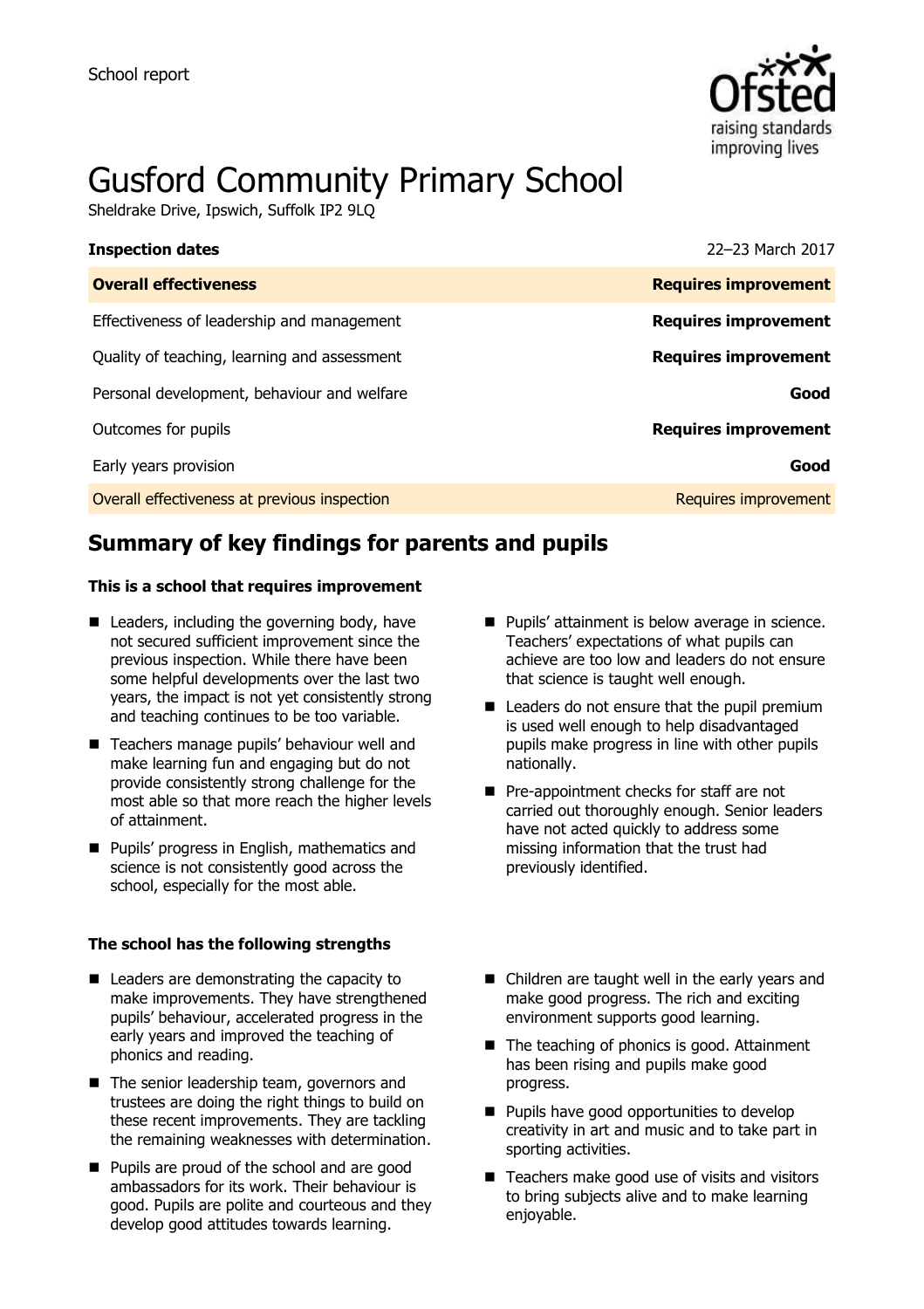

# **Full report**

### **What does the school need to do to improve further?**

- **IMPROPE DEADERS** Improve leadership and management by:
	- ensuring that the school follows its own policies for pre-employment checks when appointing staff
	- ensuring rigorous monitoring by leaders, including the governing body, of safeguarding procedures so that inconsistencies in practice are identified and dealt with quickly.
- Improve teaching and pupils' progress in key stages 1 and 2 by:
	- using the pupil premium more effectively to improve the progress of disadvantaged pupils in different year groups
	- ensuring that teachers always expect enough of the most able pupils and plan work that challenges them
	- raising teachers' expectations in science and allowing enough time for science topics to be studied in sufficient depth.

An external review of the school's use of the pupil premium should be undertaken in order to assess how this aspect of leadership and management may be improved.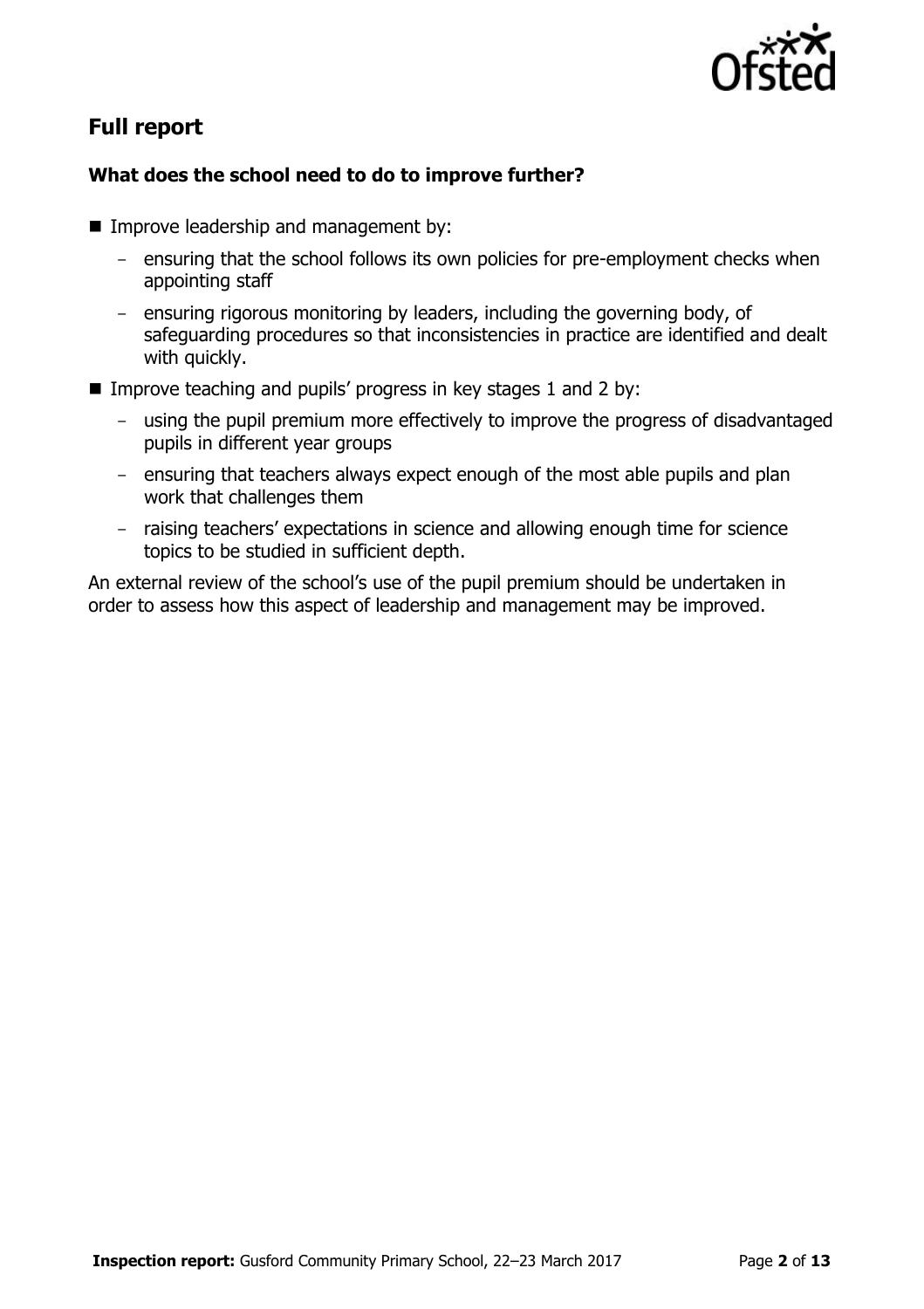# **Inspection judgements**

### **Effectiveness of leadership and management Requires improvement**

- Leaders have not been meticulous in monitoring the implementation of agreed safeguarding procedures. The school does not follow the policies of the academy trust in this area of its work. There are well-defined procedures for recording potential safeguarding issues, but responsibility for checking that everything is being recorded accurately is less clear. Consequently, there are some discrepancies in the school's records. For example, the school's procedures for recording responses to very occasional racial incidents are not always followed properly by staff.
- In many other aspects of the school's work leaders have secured good improvements since the previous inspection. The dedication of the headteacher and the rest of the senior leadership team has transformed the school's culture over the last two years. Pupils now demonstrate positive attitudes and behaviour. They talk enthusiastically about all aspects of the school's work and are keen to learn.
- Leaders are doing the right things to improve outcomes for pupils and the quality of teaching. Their development planning is rightly focused on raising attainment and improving teaching and there has been a good pace to recent changes. Leaders are being supported well by the academy trust to ensure that recent improvements are sustained and built on. Teachers are set challenging targets to improve and leaders follow these up diligently. However, the impact of this is not consistently strong across the school and teaching continues to be too variable.
- Leaders, including subject leaders in English and mathematics, have improved their use of information on pupils' progress since the previous inspection. This means that they are able to respond much more quickly than in the past to dips in progress as soon as they arise. Leaders have taken effective action in the current year to improve pupils' attainment in reading after a dip in results in the national tests in 2016. The strategies to do this have been well considered and have helped to improve the teaching of reading, as well as pupils' attitudes towards reading.
- The school is not using the pupil premium funding to good effect. It is not having sufficient impact on helping to raise academic outcomes for disadvantaged pupils. A very large proportion of the funding is allocated to employing staff to support the social and emotional development of pupils. While this has had a very positive effect in areas such as pupils' attendance and the school's engagement with parents, there is too little focus on improving academic outcomes for the disadvantaged pupils across the school.
- The curriculum meets statutory requirements. It is enriched well by a good number of clubs and visits that are linked well to learning in class. However, the curriculum includes too little opportunity for science to be taught in sufficient depth. Consequently, pupils' attainment in science was below average at the end of Year 2 and Year 6 in 2016.
- Leaders ensure that the curriculum promotes art, music and sport well. The primary physical education and sport premium has resulted in a significant increase in participation in physical activity, as well as improving the skills of teachers. Sports coaches work with pupils at lunchtimes and this has helped to improve lunchtime behaviour greatly.

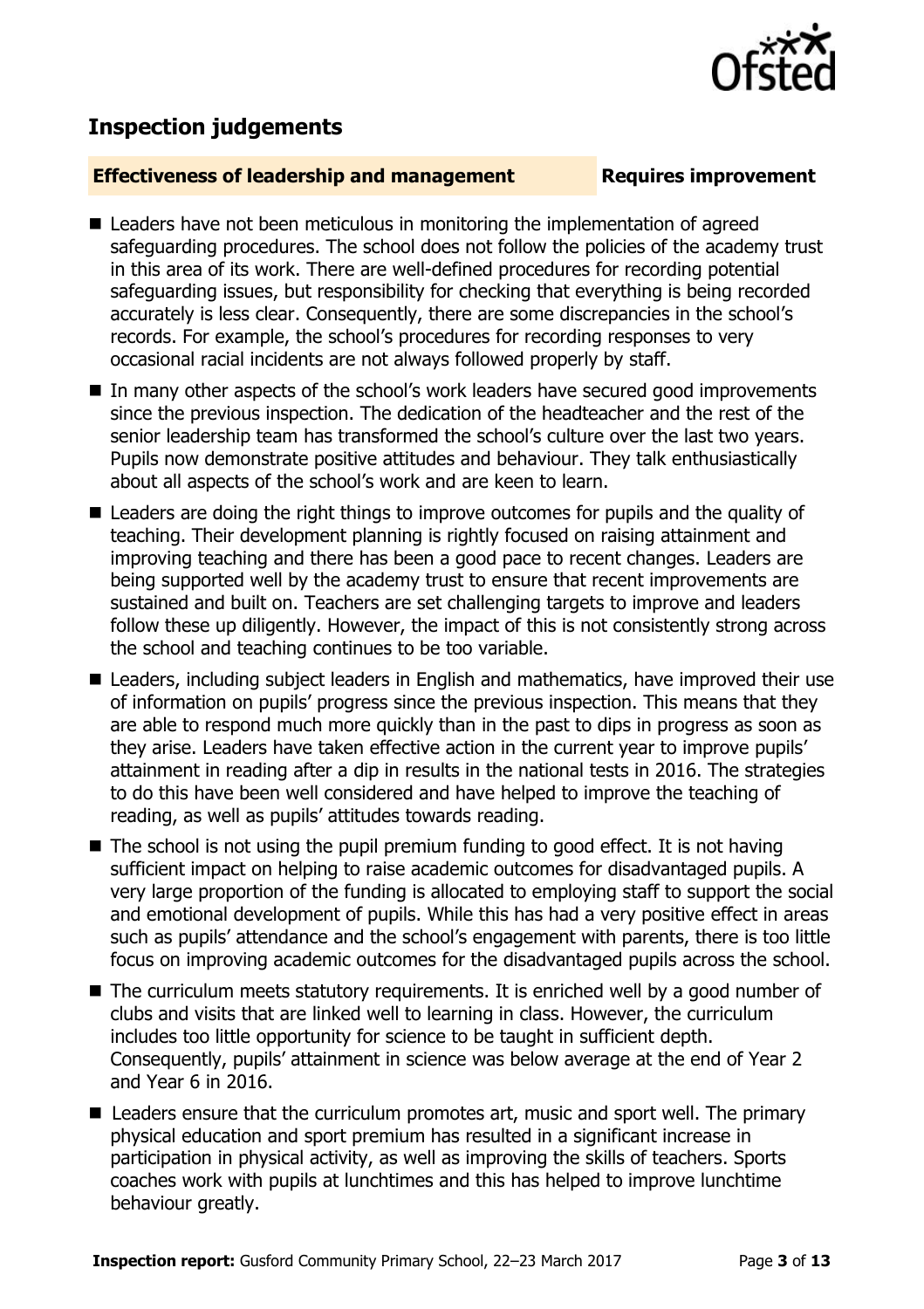

■ Pupils are well prepared for life in modern Britain. Activities both in and out of lessons contribute well to pupils' enjoyment of school life and to their spiritual, moral, social and cultural development. Teachers model this in their own interactions with each other and pupils. A recent project on developing 'young leaders' is helping pupils to develop an understanding of the part they can play in the wider community. Pupils learn to respect and tolerate the beliefs of others and learn the importance of perseverance and resilience when they are working.

#### **Governance of the school**

- The governing body has not monitored closely enough the implementation of safeguarding procedures in regard to staff recruitment. They are, however, thorough in checking other aspects of the school's work to safeguard pupils. Governors oversee child protection procedures diligently.
- Governors fully understand their responsibilities to review the use of the pupil premium and they talk about it regularly in meetings. In the last year, they have greatly increased their challenge to other leaders over the effectiveness of its use. Following this, they already have plans to amend how it is spent in the future and to ensure that they are more forensic in checking its impact.
- Governors are kept well informed about the school's provision by the headteacher. They have also established good systems to check for themselves how well the school is performing in comparison with others. Based on this monitoring, they challenge leaders to make improvements where they are needed. For example, they are very clear about what assessment information shows. Where they have identified potential underachievement in the current year, they have challenged leaders robustly to ensure that it is addressed.
- Governors know where teaching is especially strong and how the school continues to improve it. Their systems for rewarding good teaching through performance management are thorough and well understood by teachers.
- Governors check carefully the use of specific funding for special educational needs and/or disabilities to ensure that it is helping to support pupils properly. This additional funding is used effectively to ensure good progress for pupils who have special educational needs and/or disabilities.

#### **Safeguarding**

- The arrangements for safeguarding are effective.
- Leaders and staff know the pupils and their families well. They provide good support to vulnerable pupils and their families.
- The school has established robust systems to follow up concerns about pupils' safety and welfare. The school liaises well with external agencies to ensure that appropriate action is taken to keep pupils safe. They keep appropriate records of concerns and the actions taken.
- In their safeguarding audit, the trust found that there were gaps in references for some employed members of staff. Senior leaders did not act quickly enough to address these gaps. However, other pre-employment safeguarding checks are completed and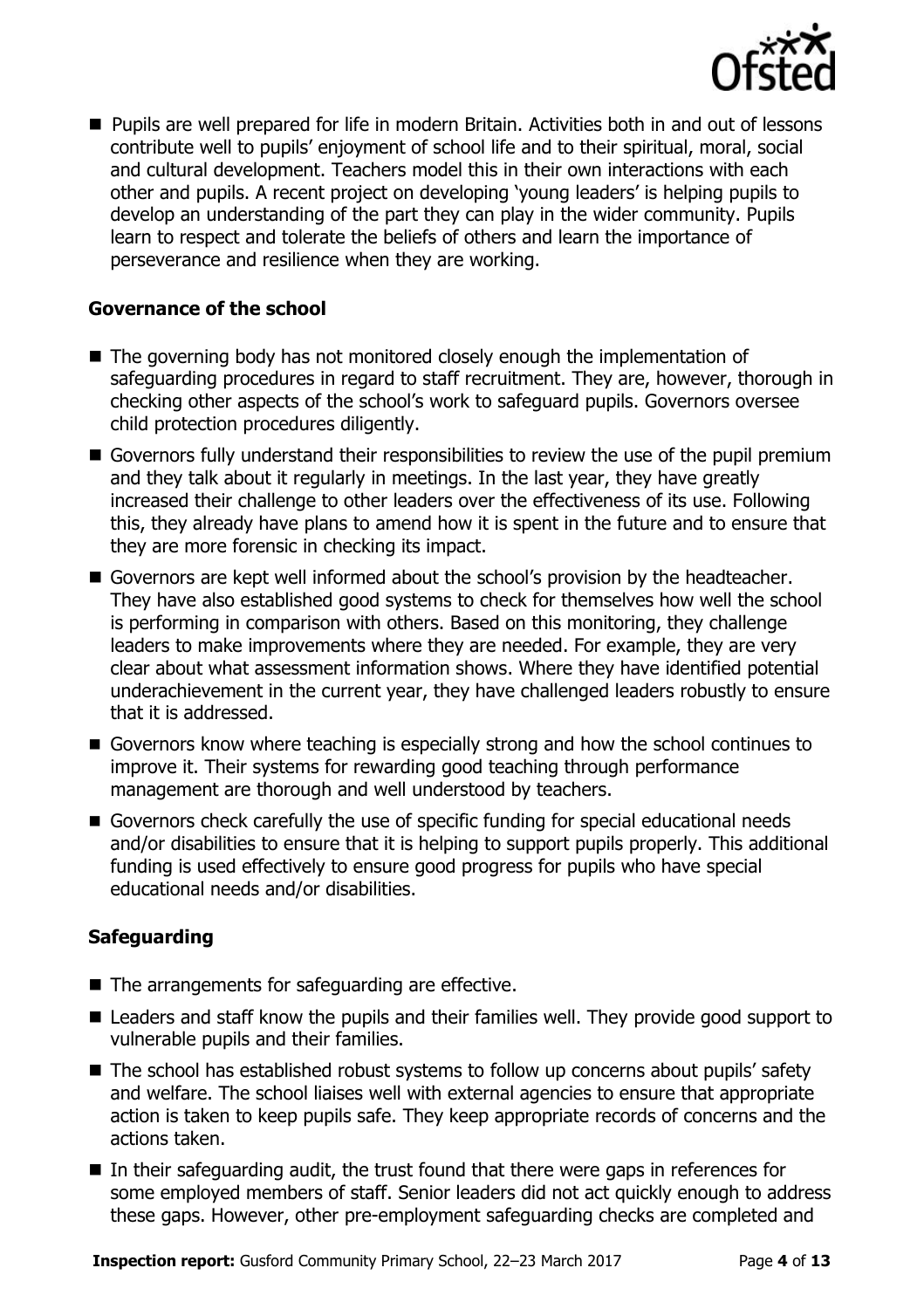

recorded appropriately.

#### **Quality of teaching, learning and assessment Requires improvement**

- The quality of teaching requires improvement because it has not been good enough over time to enable pupils to fulfil their potential. While there is a quickly improving picture now, there is still too much inconsistency, resulting in pupils making uneven progress across the school in English, mathematics and science.
- Teachers do not provide enough challenge for most-able pupils, including those who are disadvantaged, to ensure that they make rapid progress over time. Sometimes, the most able have nothing to do when they have finished a task and teachers do not spot this quickly enough to move learning on. Some work for the most able pupils is undemanding and results in them marking time rather than extending their skills when working in English, mathematics and science.
- Across the school, teachers do not demand enough of pupils when they are studying science topics. Pupils often complete the same piece of work whatever their ability, slowing progress. Teaching does not cover topics in sufficient detail to move learning on quickly.
- There are strengths to teaching across the school. Teachers foster a positive atmosphere for learning in their classrooms. Pupils are encouraged to concentrate, work hard and support one another as they learn. This helps them to learn that sometimes you improve your understanding, as one pupil commented, 'by making mistakes'.
- Teachers get on well with their pupils and have high expectations of how they should behave. Staff apply behaviour policies consistently, with praise used well to boost pupils' confidence. Across the school, teachers enable pupils to work without fear of failure because they respond sensitively when mistakes are made.
- The teaching of reading has improved in the current year. Teachers have benefited from training and support in this area. They now provide good challenge to pupils, helping them to improve skills more quickly than in the past. Pupils have developed more positive attitudes towards reading and are keen to share books with visitors.
- $\blacksquare$  In key stage 1, phonics is taught well. Learning is fun and engaging and is supported well by teachers' good subject knowledge.
- Teaching assistants are deployed successfully to support and promote learning. They work well with individuals and groups to promote positive attitudes and behaviour. They work effectively with pupils who have special educational needs and/or disabilities, giving them good support and challenge.
- Teaching is especially strong in Year 6, where teachers have particularly high expectations. A range of assessments ensure a clear focus on identifying and then tackling gaps in pupils' knowledge. In mathematics, teachers expect pupils to tackle problems systematically and to explain their thinking, helping them to improve skills quickly.

#### **Personal development, behaviour and welfare Good**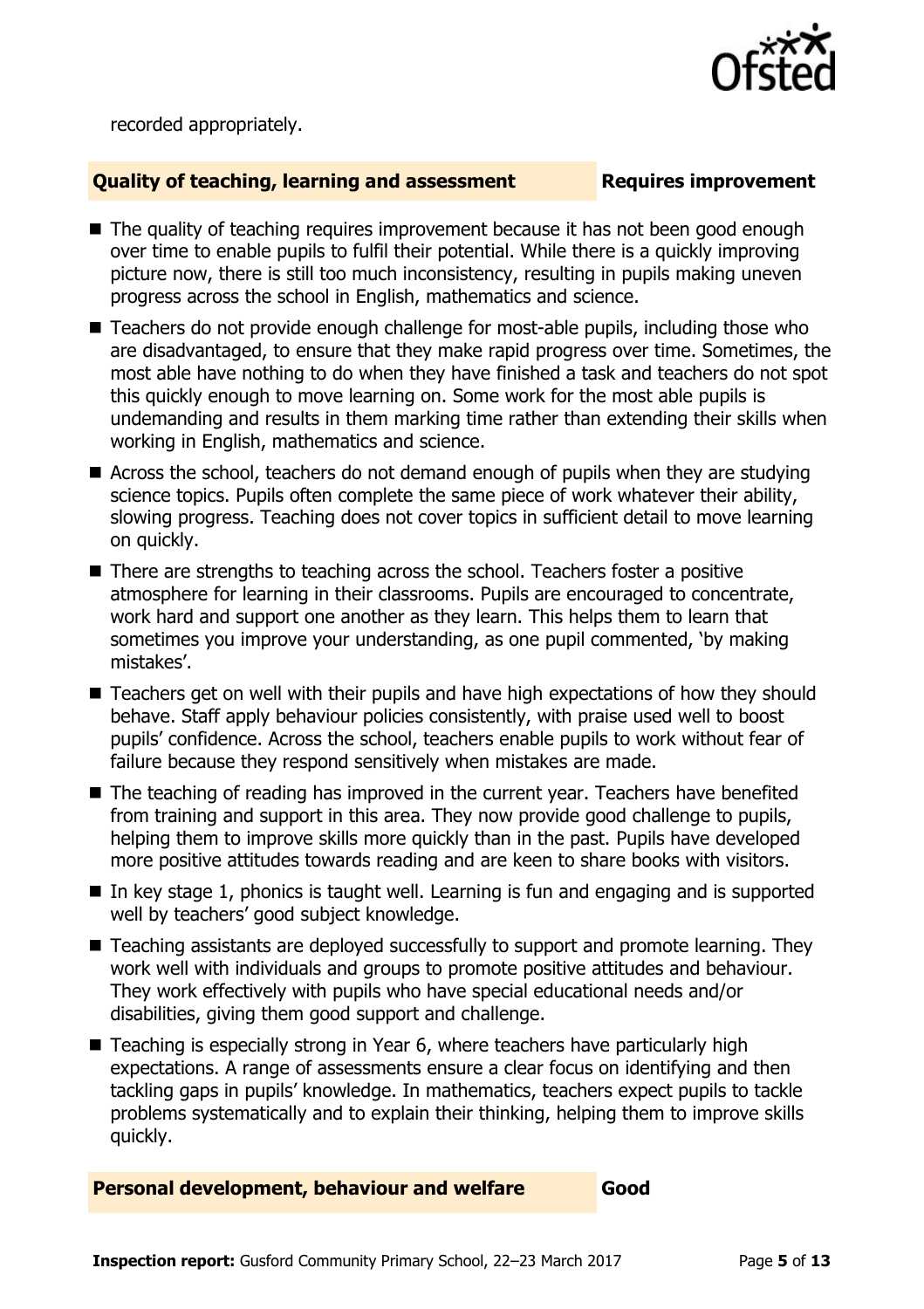

### **Personal development and welfare**

- The school's work to promote pupils' personal development and welfare is good.
- $\blacksquare$  Pupils say that they feel safe in school. They say that staff resolve quickly any worries they may have, with one commenting, 'We trust the teachers and they trust us.'
- **Pupils have a clear understanding of what they need to do to keep themselves safe.** They talk knowledgeably about road safety and e-safety. They know what they should do if someone calls them names or is unkind to them, be it face-to-face or on social media.
- When talking about bullying, pupils report that it does happen sometimes but is dealt with well by staff. School records confirm this.
- **Pupils' attitudes to learning are greatly improved since the previous inspection. Pupils** are very happy at school. They enjoy their work and are proud of their achievements. Older pupils, in particular, take great care with their work so that it is well presented.
- **Pupils have good aspirations for life after school. They appreciate the opportunity to** learn about career options by taking part in 'World of Work' days, when they hear talks from professionals such as lawyers, engineers and midwives. They say that this is teaching them to 'aim high'.
- **Pupils keenly take responsibility. They feel that their views are valued and that they are** able to contribute to school improvement. For example, school councillors have recently been carrying out a survey about improving attendance.

#### **Behaviour**

- The behaviour of pupils is good.
- **Pupils behave well in lessons and when moving around the school. The headteacher** and the senior leadership team have focused strongly on improving pupils' behaviour since the previous inspection. Their record-keeping of poor behaviour is thorough and shows that incidents are becoming increasingly rare.
- The school is a calm and orderly place. School rules are well understood by pupils. They are very clear that staff apply rules fairly and consistently. Pupils report that this has helped to improve behaviour over the last two years.
- **Pupils are polite and courteous and get on well together. They are very enthusiastic** about their work, particularly when they are fully challenged. They respond quickly to adults' instructions and learn to persevere when faced with demanding work. However, pupils sometimes lose focus when teaching does not engage them fully.
- Leaders are successfully improving the attendance of pupils and figures for the current school year are around average for most significant groups, including disadvantaged pupils. The family engagement team continues to work with outside agencies to support the small but increasing proportion of pupils who still do not attend the school regularly enough.

**Outcomes for pupils Requires improvement**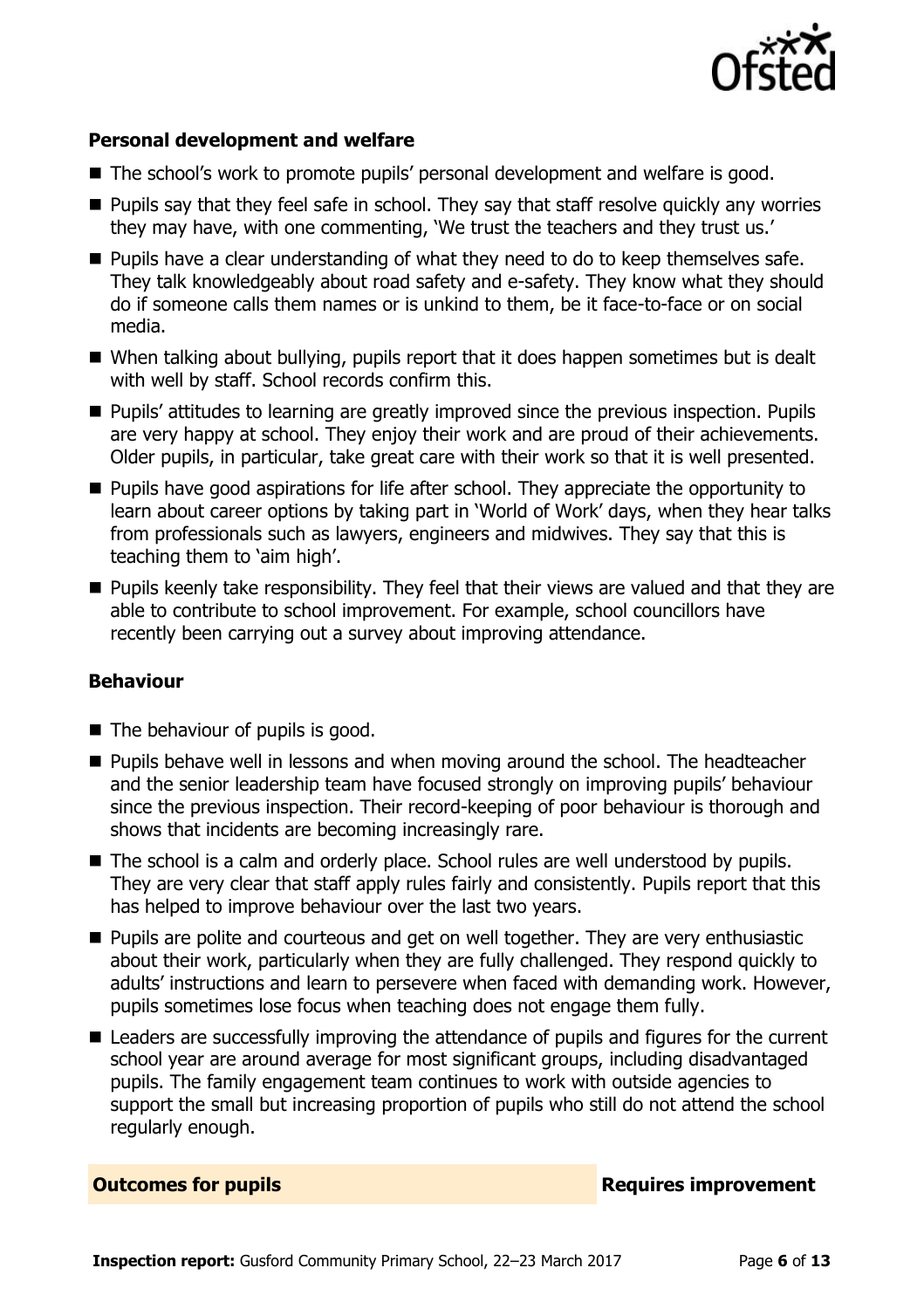

- Outcomes for pupils require improvement because progress is not consistently strong across the school in English, mathematics and science.
- Disadvantaged pupils in key stages 1 and 2 do not make sufficiently rapid progress to help them attain as well as other pupils nationally by the end of Year 6. While their progress has improved in the current school year, school data shows that it is sometimes slower, compared to other pupils nationally, and it continues to be too inconsistent across the school.
- $\blacksquare$  The progress of the most able pupils, including those who are disadvantaged, is too uneven. Too few pupils reach the higher levels in the national assessments at the end of Year 2 and Year 6 in reading, writing and mathematics. The disadvantaged pupils make rapid progress in Year 6, where expectations are particularly high, but this is not consistently strong across the school.
- Pupils do not develop skills, knowledge and understanding in science quickly enough. Too little time is allocated to teaching the subject. Work covered is not always sufficient to deepen understanding, especially for the most able pupils.
- Leaders are focusing strongly on improving outcomes for pupils across the school. Pupils' books confirm that there is an improving picture in most parts of the school and some aspects of outcomes, such as pupils' progress in phonics, are already good, reflecting the impact of recent initiatives.
- **Pupils' attainment has been rising in phonics over the last three years due to changes** in the way that skills are taught. The proportion reaching the expected level in the national screening check at the end of Year 1 has doubled over that time and was only slightly below the national average in 2016, reflecting good progress from their starting points.
- **Pupils produce good-quality artwork. Their work is celebrated in displays around** school, with pupils showing a good range of skills. Pupils enjoy talking about their artwork to visitors, explaining clearly the processes they have been using.
- Pupils who have special educational needs and/or disabilities now make good progress when given tailored support outside lessons. The pupils are also benefiting from the overall improvement in the teaching of reading, writing and mathematics and their progress, while still uneven, is improving quickly.
- The school responded decisively at the start of this academic year to improve progress in reading after there was a sharp fall in attainment in national tests at the end of Year 6 in 2016. Consequently, pupils' progress is improving quickly in the current school year. Pupils are now enthusiastic readers. They read frequently to adults and are developing good skills. The most able pupils in Year 6 read with expression and good understanding. The less able use a range of strategies, including their phonics knowledge, to read unknown words.

**Early years provision Good**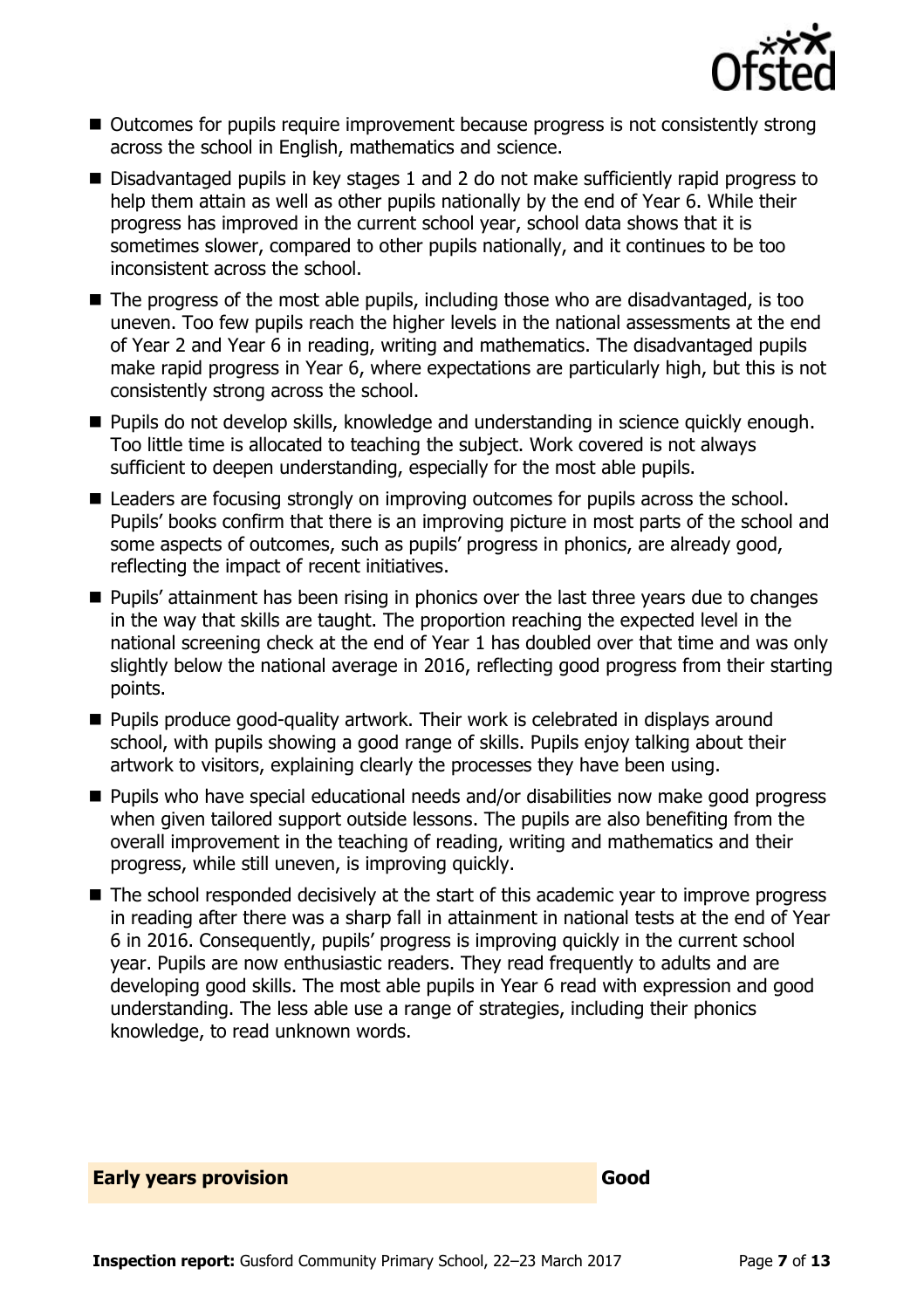

- Teaching, learning and assessment have significantly improved since the previous inspection. Children are now being prepared well, both socially and academically, for their move to Year 1.
- When children start school in either the Nursery or Reception Year, few are working at a typical level of development for their age. Effective teaching means that they make good progress across the early years provision. Attainment has been rising over the last three years and, in 2016, the proportion reaching a good level of development by the end of the Reception Year was close to the national average, reflecting good progress over time.
- Adults work together closely to ensure that there is a happy atmosphere as children learn. Work is made exciting and engaging by, for example, linking work around a central theme. When learning about 'spring', children in the Reception classes write labels for the garden, use their creativity to make daffodils and learn about comparative language when ordering flowers by size.
- Throughout the school day, adults focus strongly on teaching children about the importance of good behaviour. The children learn to behave well and to work together. They are well supervised and staff are diligent in ensuring that children learn about potential dangers in order to take responsibility for their own safety.
- There are good systems for assessing children's prior learning. Adults make good use of this information to plan work that captures children's interests and builds on what they already know.
- Early numeracy and literacy skills, including phonics, are taught well. At group times, there are good levels of challenge for all, including the most able. When children are working individually, adults often interact well and usually provide good levels of support. However, children who have grasped a concept and are ready for the next steps in their learning are not always moved on sufficiently quickly.
- Adults make good use of the outdoor area to support children's learning. In both the Nursery and Reception classes, outdoor work is carefully planned to provide opportunities for children to work under the guidance of an adult or to explore ideas for themselves.
- Leaders provide good training opportunities for staff to improve their skills so that initiatives, such as the recently introduced online assessment system, are understood and used successfully.
- Leaders have a good amount of information about children's progress and they analyse this thoroughly to check where they may need to make changes. For example, at the end of last year, the early years leader identified that children had made slower progress in creative development. To tackle this, the curriculum has been successfully adapted and children's creative skills are improving more quickly than in the past.
- Disadvantaged children make the same good progress as others because they are taught well. However, the gap between their attainment and that of other children nationally continues to be too large. As elsewhere in the school, planning for how to use the pupil premium is not precise enough for leaders to be sure that it is always having the right impact on both academic and social development. The pupil premium review on the website does not identify clearly how the early years pupil premium is being used to improve outcomes for disadvantaged children.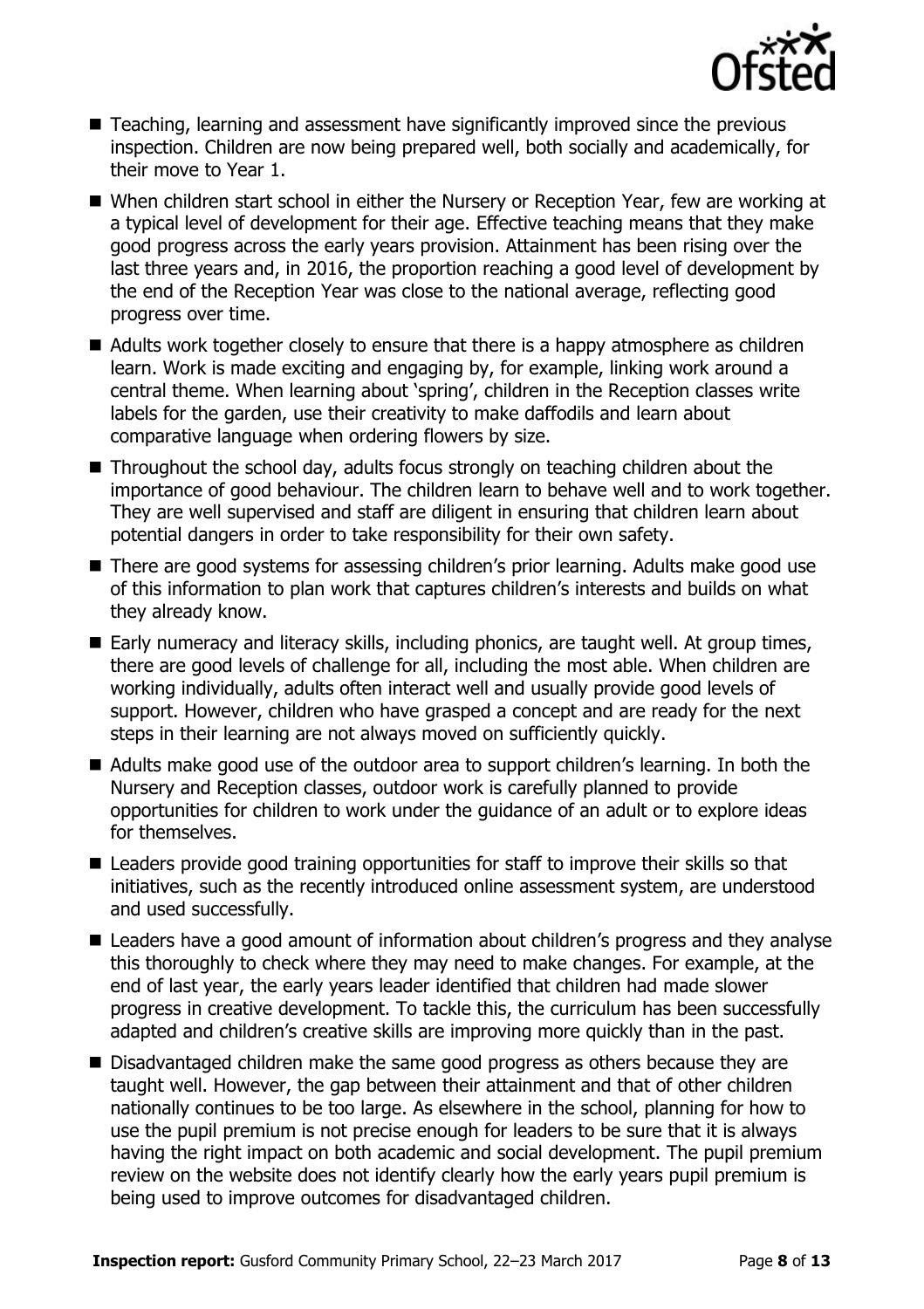

Adults use their online assessment system to keep parents well informed about their children's learning. Parents appreciate the accessibility of staff as it means that any minor concerns can be resolved quickly. They are happy with the provision, typically making comments such as 'Teachers have helped my child to feel comfortable, welcomed and happy' and 'My child attends the school nursery and has made great progress since starting in September.'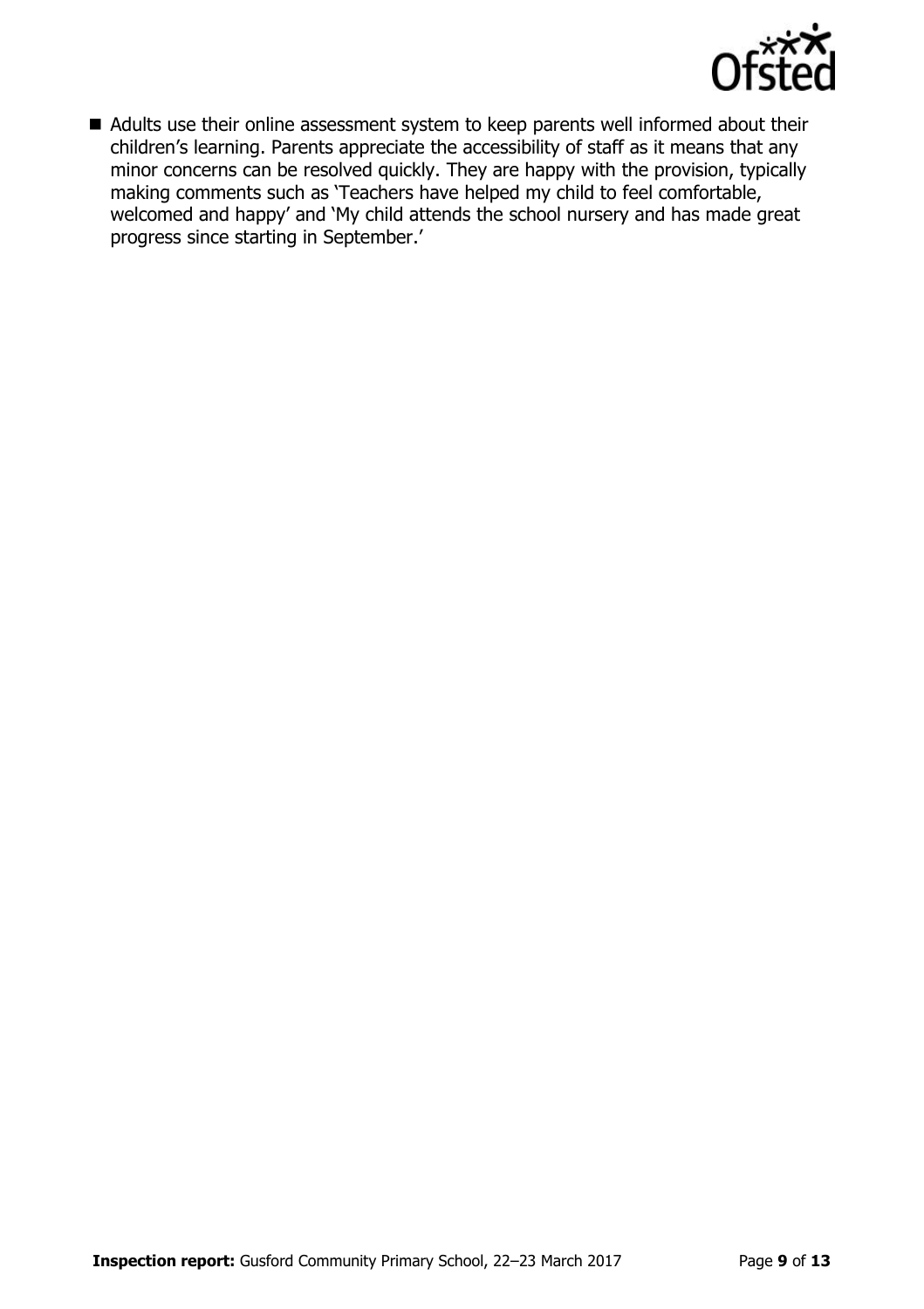

# **School details**

| Unique reference number | 139803         |
|-------------------------|----------------|
| Local authority         | <b>Suffolk</b> |
| Inspection number       | 10026125       |

This inspection of the school was carried out under section 5 of the Education Act 2005.

| Type of school                      | Primary                     |
|-------------------------------------|-----------------------------|
| School category                     | Academy sponsor-led         |
| Age range of pupils                 | 3 to 11                     |
| <b>Gender of pupils</b>             | Mixed                       |
| Number of pupils on the school roll | 624                         |
| Appropriate authority               | The governing body          |
| Chair                               | Marylyn Toft                |
| <b>Headteacher</b>                  | Colin Tapscott              |
| Telephone number                    | 01473 682148                |
| Website                             | www.gusford.suffolk.sch.uk/ |
| <b>Email address</b>                | admin@gusford.org.uk        |
| Date of previous inspection         | 19-20 March 2015            |

#### **Information about this school**

- The school complies with Department for Education guidance on what academies should publish.
- The school meets the requirements on the publication of specified information on its website.
- The school met the government's current floor standards, which are the minimum expectations for pupils' attainment and progress in reading, writing and mathematics.
- The school meets the Department for Education's definition of a coasting school, based on key stage 2 academic performance results in 2014, 2015 and 2016.
- This school is larger than the average-sized primary school, with 22 classes. Children in the early years are taught in three Reception classes and a Nursery.
- Most pupils are from White British backgrounds.
- The proportion of pupils who have special educational needs and/or disabilities is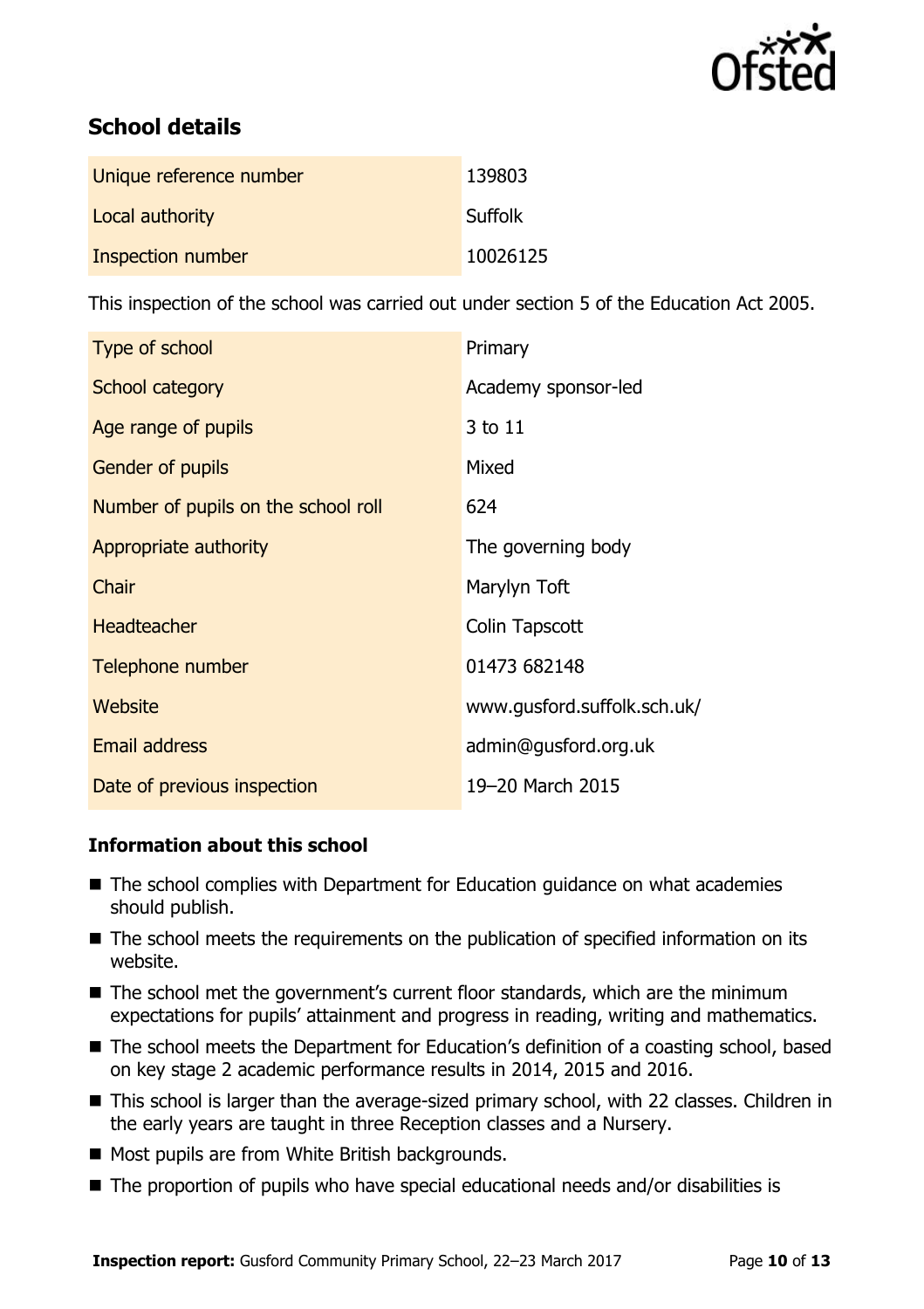

broadly average.

■ The proportion of disadvantaged pupils supported by the pupil premium is broadly average.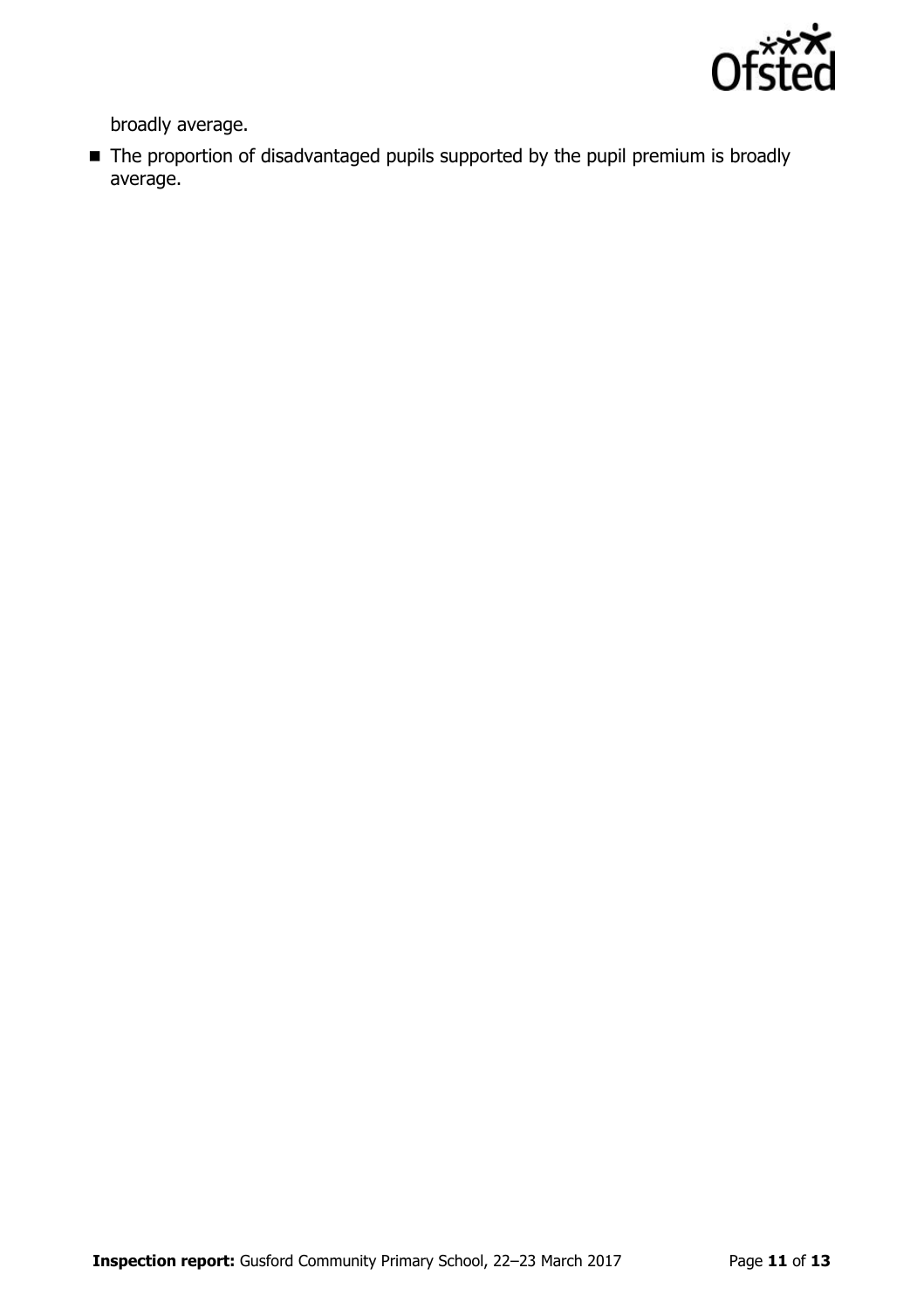

## **Information about this inspection**

- The inspectors observed pupils' learning in lessons, many of which were observed jointly with the headteacher or other members of the senior leadership team. In addition, the inspectors made some short visits to observe learning at other times.
- Discussions were held with pupils, staff, a representative from the academy trust and members of the governing body.
- The inspectors took account of the views of 112 parents and carers who responded to the online questionnaire, Parent View. Inspectors also talked with parents at the start of the school day.
- The inspectors listened to pupils read and looked at their work and school documents, including the school's own information about pupils' learning and progress, planning and monitoring documents, the school development plan, records relating to behaviour and attendance, safeguarding arrangements and information and health and safety documentation.
- The inspectors analysed responses to inspection questionnaires from 63 members of staff and 73 pupils.

#### **Inspection team**

| Mike Capper, lead inspector | Ofsted Inspector |
|-----------------------------|------------------|
| Vanessa Love                | Ofsted Inspector |
| Lynn Lowery                 | Ofsted Inspector |
| <b>Richard Hopkins</b>      | Ofsted Inspector |